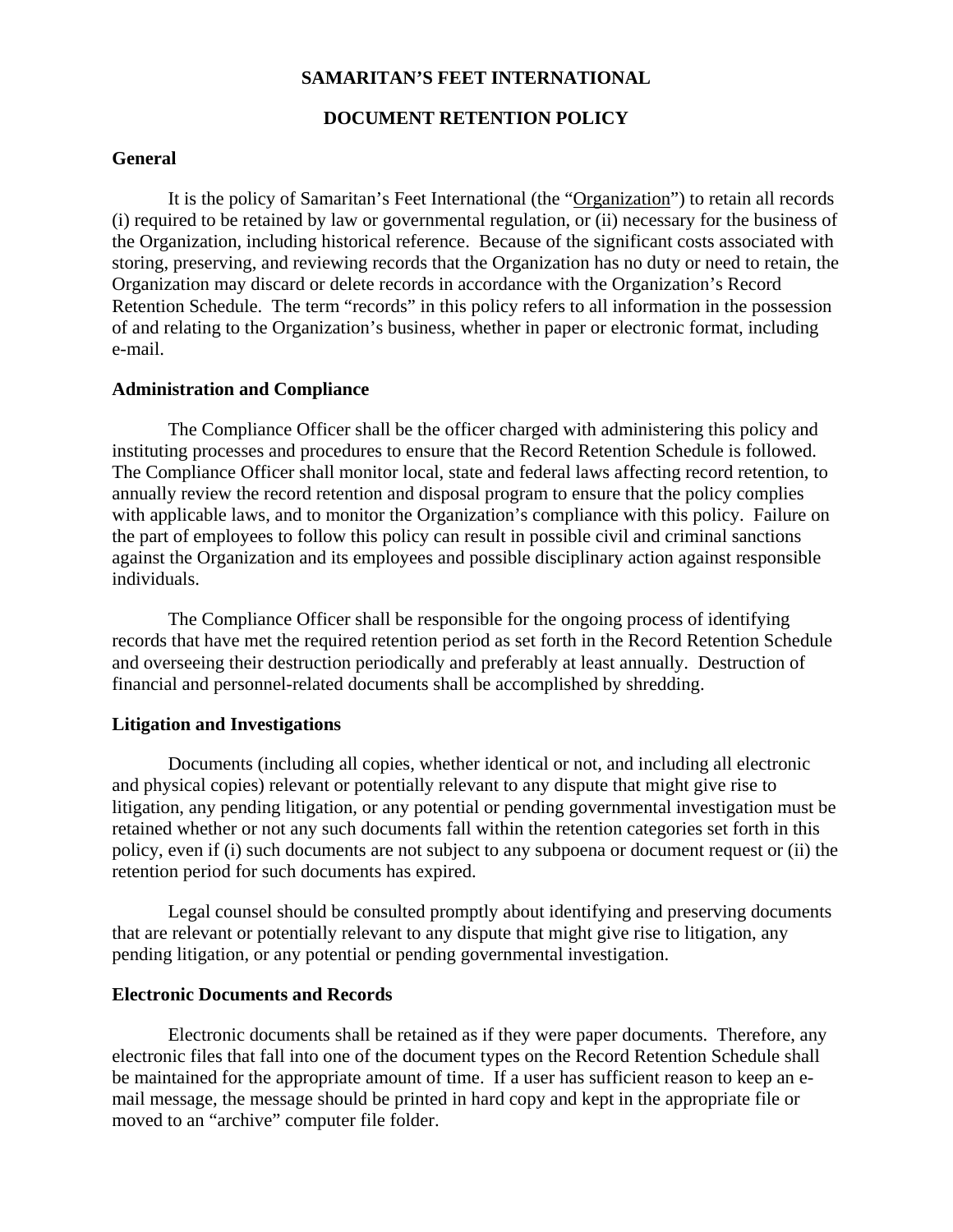# **Records Not Addressed**

Questions about the retention of records not specifically addressed in this policy should be directed to the Chief Executive Officer.

Adopted 6/13/13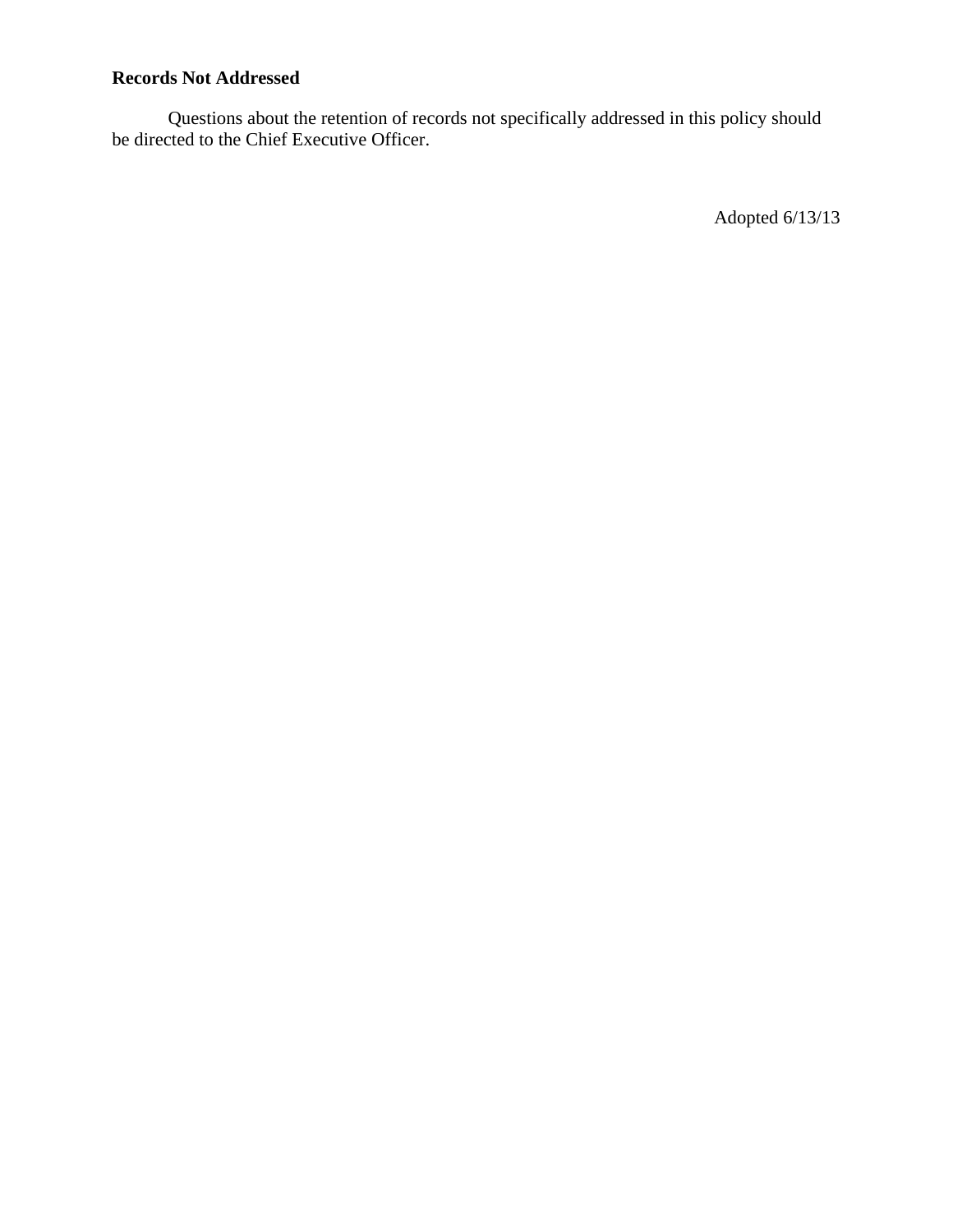## **Retention Schedule**

| <b>Time Period</b>  | <b>Document Type</b>            | <b>Description</b>                                                                                                                                                                                          | <b>Notes</b>                                                        |
|---------------------|---------------------------------|-------------------------------------------------------------------------------------------------------------------------------------------------------------------------------------------------------------|---------------------------------------------------------------------|
| Permanently         | <b>Accounting &amp; Finance</b> | • Annual audit reports and financial statements                                                                                                                                                             |                                                                     |
|                     |                                 | • General ledgers                                                                                                                                                                                           |                                                                     |
|                     | <b>Contribution Records</b>     | • Records of contributions                                                                                                                                                                                  |                                                                     |
|                     |                                 | • Documents evidencing terms, conditions, or restrictions on gifts                                                                                                                                          |                                                                     |
|                     | <b>Corporate Records</b>        | . Minute books, minutes and meeting materials of the Board and all<br>committees, Board and committee resolutions, corporate seals, articles of<br>incorporation, bylaws, and Board policies and procedures |                                                                     |
|                     |                                 | • Licenses and permits                                                                                                                                                                                      |                                                                     |
|                     |                                 | • Trademark and other intellectual property records                                                                                                                                                         |                                                                     |
|                     | <b>Personnel Documents</b>      | • A copy of the employee handbook                                                                                                                                                                           |                                                                     |
|                     | <b>Property Records</b>         | • Correspondence, property deeds, bills of sale, assessments, licenses,<br>rights of way, other documents of title, mortgage documents                                                                      |                                                                     |
|                     | <b>Insurance Records</b>        |                                                                                                                                                                                                             |                                                                     |
|                     |                                 | • Accident reports, claims, and related records and correspondence                                                                                                                                          |                                                                     |
|                     | <b>Tax Records</b>              | • Tax-exemption documents and related correspondence                                                                                                                                                        |                                                                     |
|                     |                                 | • IRS rulings                                                                                                                                                                                               |                                                                     |
|                     |                                 | • Annual Information Returns and Tax Returns                                                                                                                                                                |                                                                     |
|                     |                                 | . IRS or other government audit records and correspondences (inc re<br>excise taxes)                                                                                                                        |                                                                     |
| At Least 7<br>Years | <b>Accounting &amp; Finance</b> | • Accounts payable and accounts receivable ledgers and schedules                                                                                                                                            |                                                                     |
|                     |                                 | • Bank statements                                                                                                                                                                                           |                                                                     |
|                     |                                 |                                                                                                                                                                                                             |                                                                     |
|                     |                                 | • Notes receivable ledgers and schedules                                                                                                                                                                    |                                                                     |
|                     |                                 | • Annual audit records, including work papers and other documents that<br>relate to the audit                                                                                                               | Retention period begins after<br>completion of audit                |
|                     |                                 | • Investment records, including investment management agreements,<br>portfolio reports, performance reports and related documents                                                                           | Retention period begins after sale of<br>investment                 |
|                     | Contracts                       | • Contracts and related correspondence (including any proposal that<br>resulted in the contract and all other supportive documentation)                                                                     | Retention period starts after<br>termination/expiration of contract |
|                     | <b>Payroll Documents</b>        | • Payroll registers (gross and net)                                                                                                                                                                         |                                                                     |